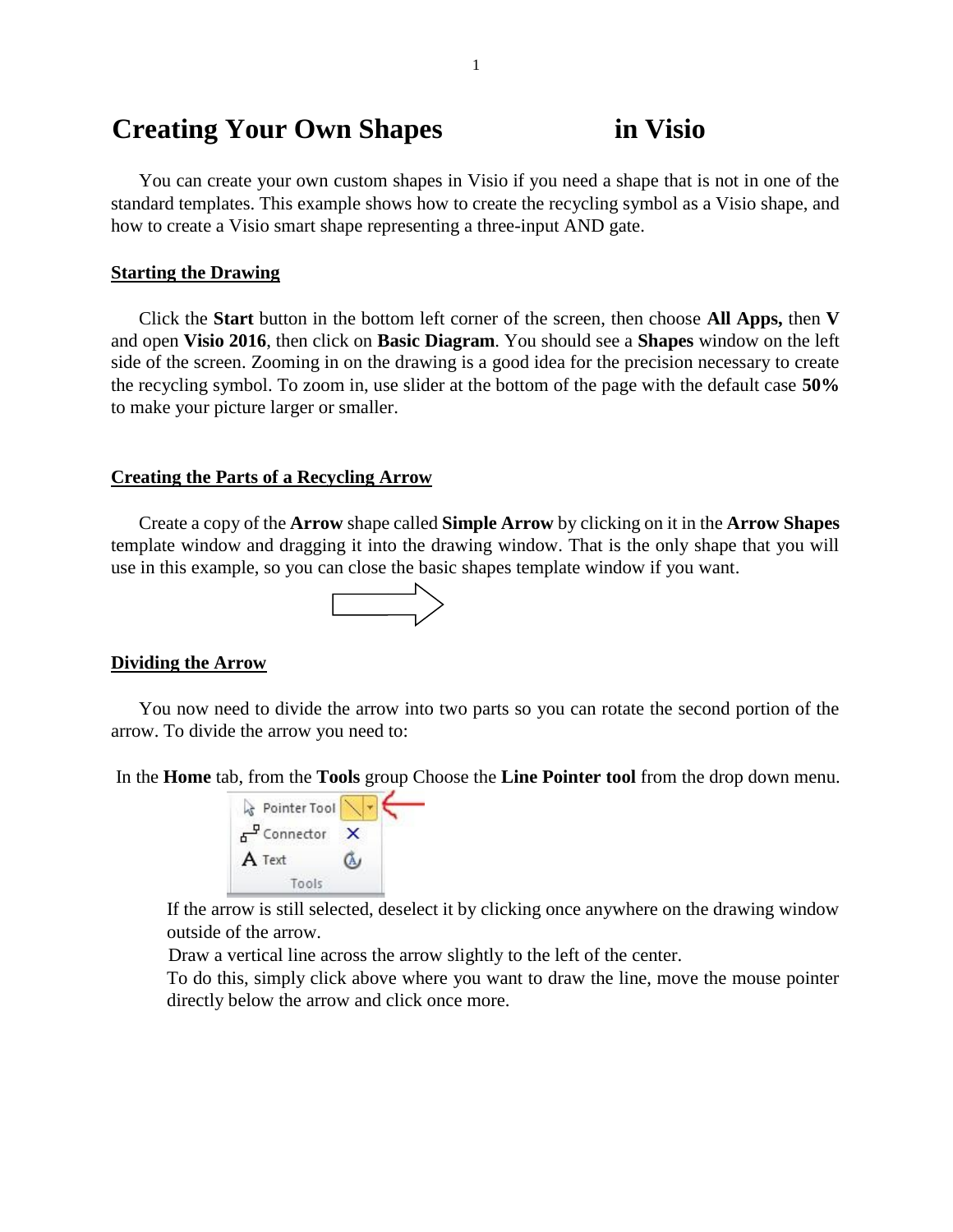From the **toolbar,** choose the **pointer tool** .

Select both the line and the arrow using the shift key (or drag a box around them both).

From the **Developer** tab, in the **Shape** 2**Design** group click the **Operations** drop down menu and choose **Fragment**. (If the Developer

tab is not available in Visio, go to File>Options>Customize Ribbon. Under the Main Tabs options, make sure that the Developer tab is checked on.)



## **Rotate the shaft of the Arrow**

Select the shaft of the arrow.

There will be a white circle circle, click the circle when the rotate symbol appears and rotate the shaft.

Move the arrow shaft so it is next to the arrow, but does not overlap it.

When you pass the pointer over the blue circle outside the box, another small blue circle with white in the center will appear, this is your center of rotation.

Drag the arrow shaft's center of rotation from the shape's center to the lower-right corner or the shape and release the mouse button.

Drag the outside circle to the right.

When the status bar at the bottom of the window shows an angle of 60 degrees, release the mouse button.



# **Uniting the Components of the Arrow**

Select the pointer tool in the Home Tab.

Select the arrow and arrow shaft.

From the **Developer** tab in the **Shape Design** group, choose **Operations**, then **Union**.



## **Trim Excess corner of the Recycle arrow**

In the **Home** tab, from the **Tools** group, choose the **line tool** from the drop down menu. Draw a horizontal line under the recycle arrow.

In the toolbar, choose the **pointer tool**.

Drag the left end of the line up until the status bar shows an angle of -60 degrees.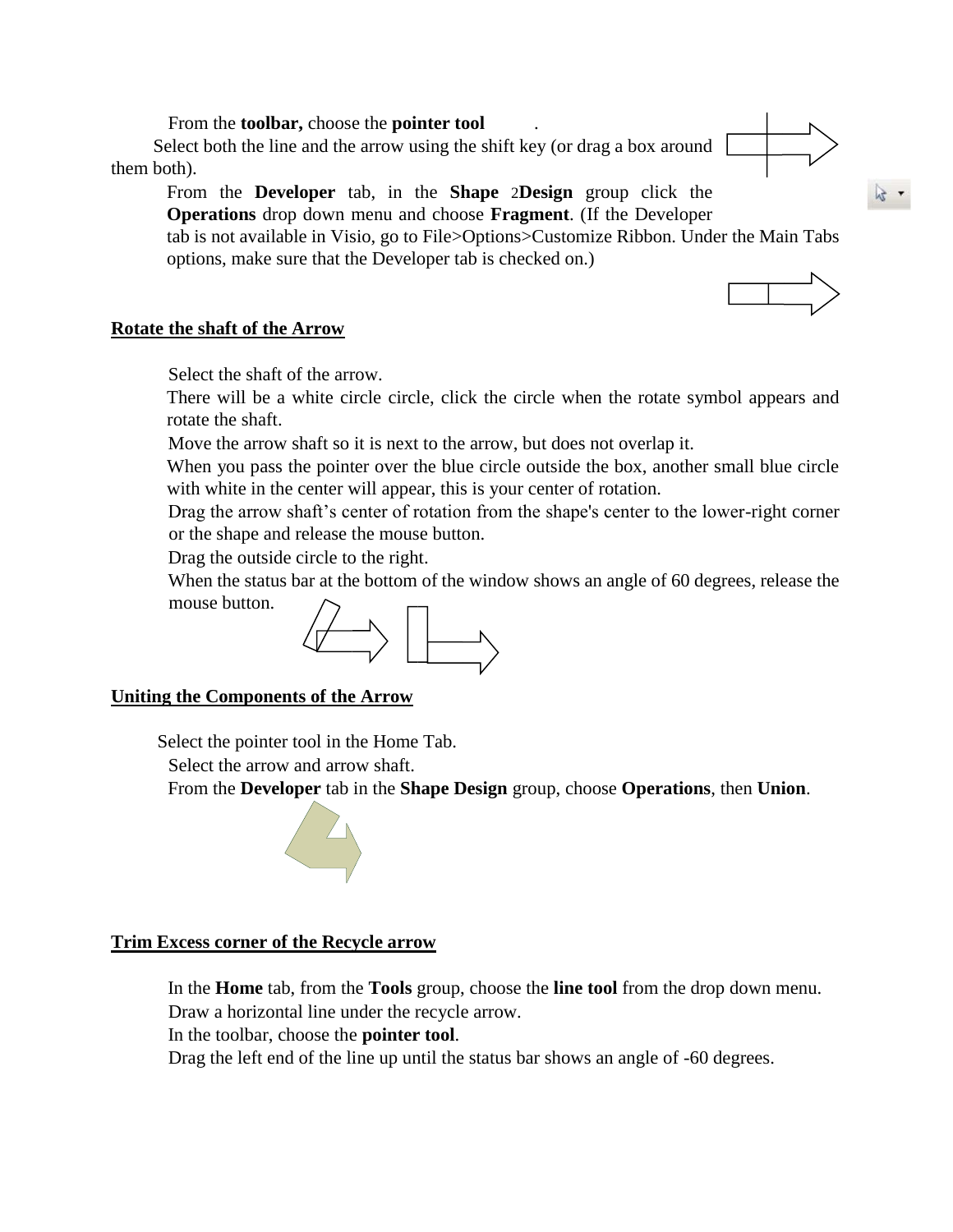

Move the line until it intersects the arrow as shown. Select both the line and the arrow.

From the **Developer** tab in the **Shape Design** group, choose **Operations**, then **Fragment**. Select the small triangle shape and delete it.



Now the main portion of the work is done. All that remains is to make two copies of the arrow and rotate those copies.

Press Ctrl and drag a copy of the recycle arrow to the left of the original.

Drag the new arrow shaft's center of rotation handle, and rotate the copy until the status bar shows 120 degrees.

Press Ctrl and drag another copy of the arrow to the top of the original.

Rotate the copy until the status bar shows -120 degrees.

Move the copies until it looks as if they are in position.



# **Grouping the symbol**

Select all three arrows.

Under the **Home** tab in the **Arrange** group choose the **Group** icon, and then **Group**.



# **Coloring the Symbol**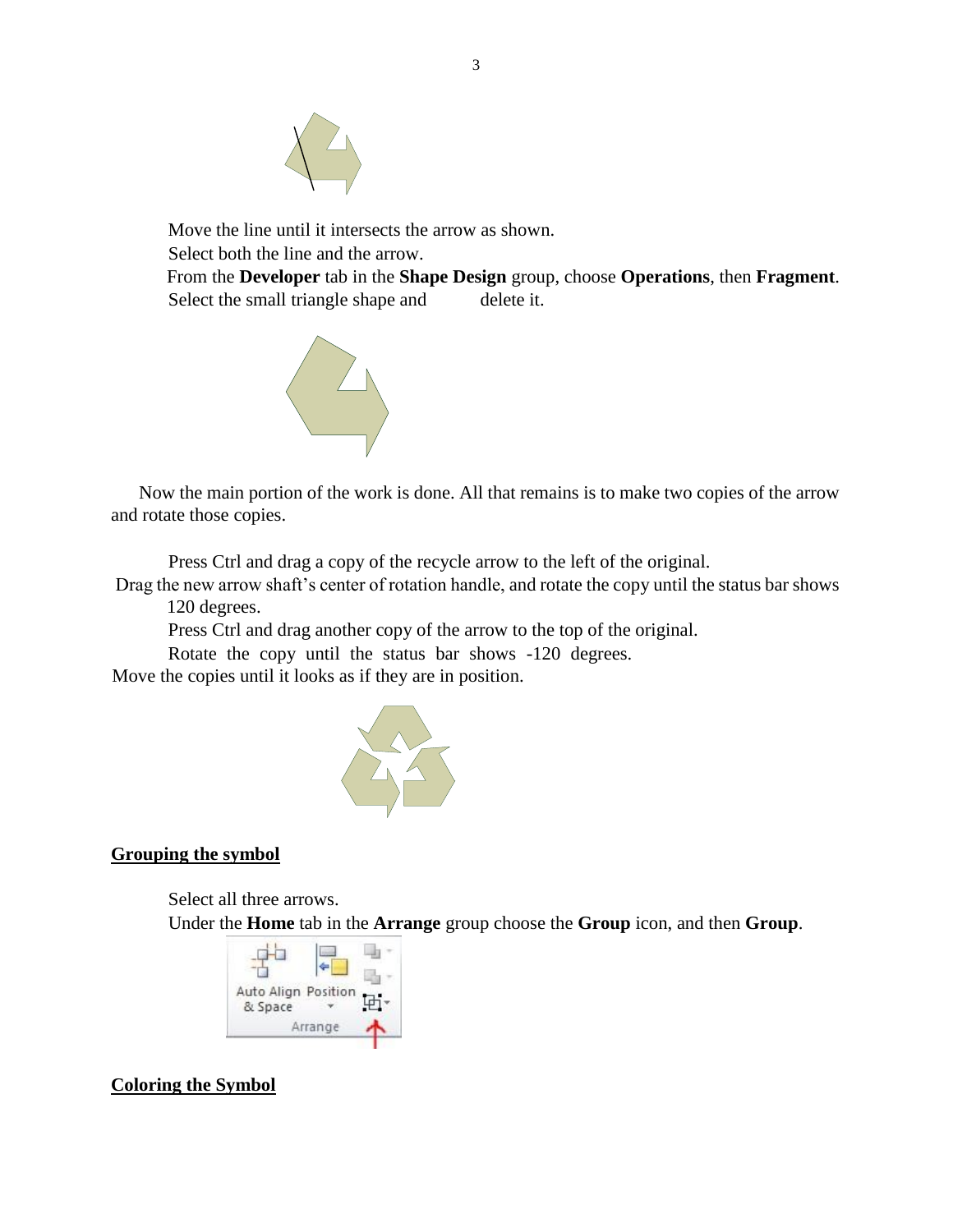Select the recycling symbol.

Under the **Home** tab, in the **Shape** group, choose **Fill**. In the pull down menu choose black.

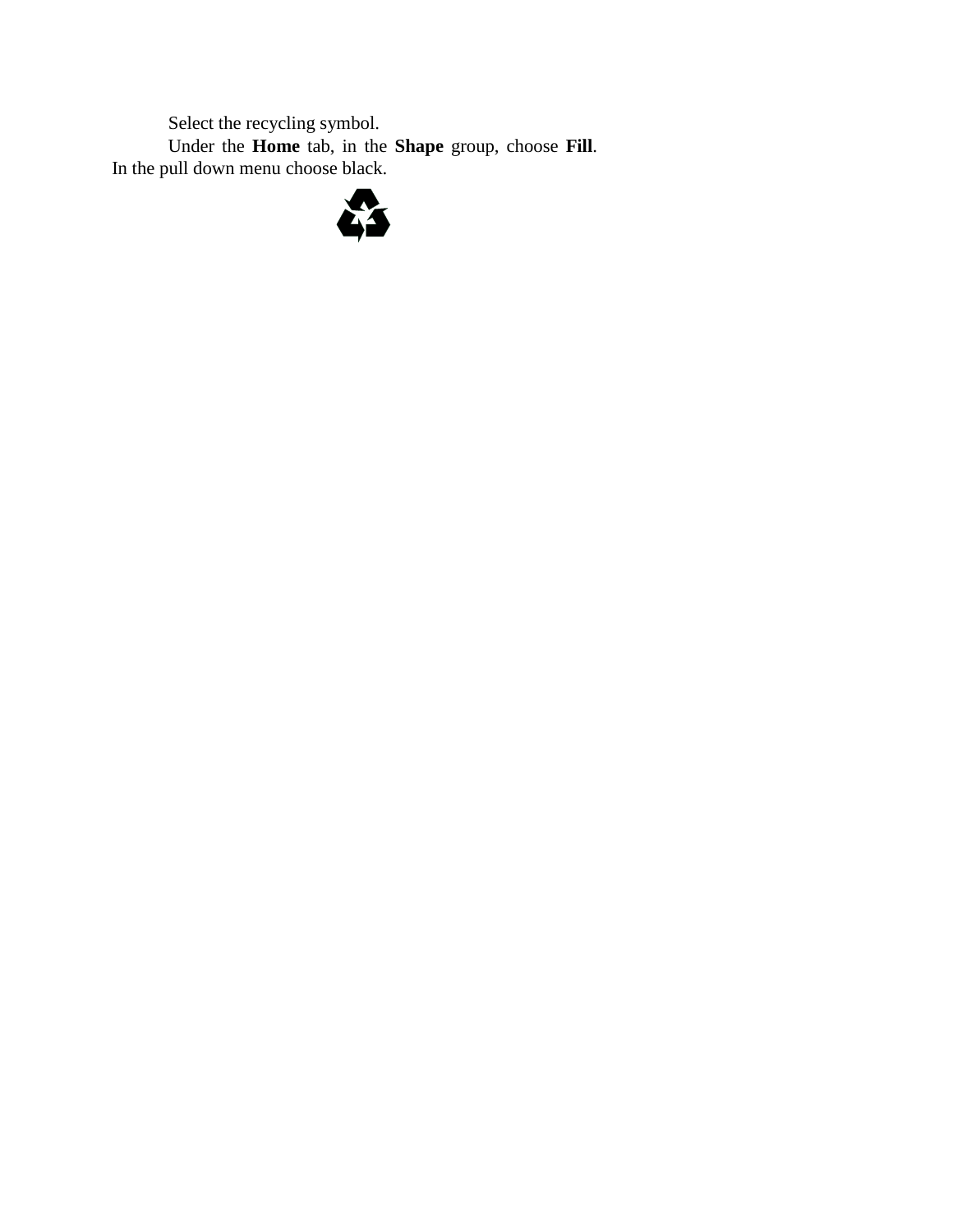## **Saving the Symbol**

From the **File** menu, choose **Save As**. Under **Save as Type,** select **Stencil (\*.VSS)**. Type a file name in the **File Name** box, then click **OK**. Click **More Shapes** in the **Shapes** column. Choose **Open Stencil** and select your saved stencil. Right click on your stencil bar under the **Shapes** column and select **Edit**.

The red asterisk should be showing.

recycle  $\ast$ 

Drag your grouped stencil into the stencil field, then right click and **Rename** it. Click the save icon next to the stencil bar.

 $\blacksquare$ recycle

### **Creating a Smart Shape**

An example of creating a three input and gate will be shown.

Open Visio or select **New** under the **File** menu.

In the menu at the right choose **Blank Drawing**.

Zoom in to 200%

In the **Home** tab, from the **Tools** group, choose the **line tool** from the drop down menu. Draw three sides of a rectangle as shown:



- Using the **pencil tool** located in the same drop down menu as the line tool, draw a line that connects the ends of the rectangle.
- To make the line look like an arc, use the **pencil tool** to stretch the line from its center point. Stretch it until it looks something like this:



The next step is to draw the lines that will be the connection points. Draw one line from the center of the right end, and three from the left end of the shape.